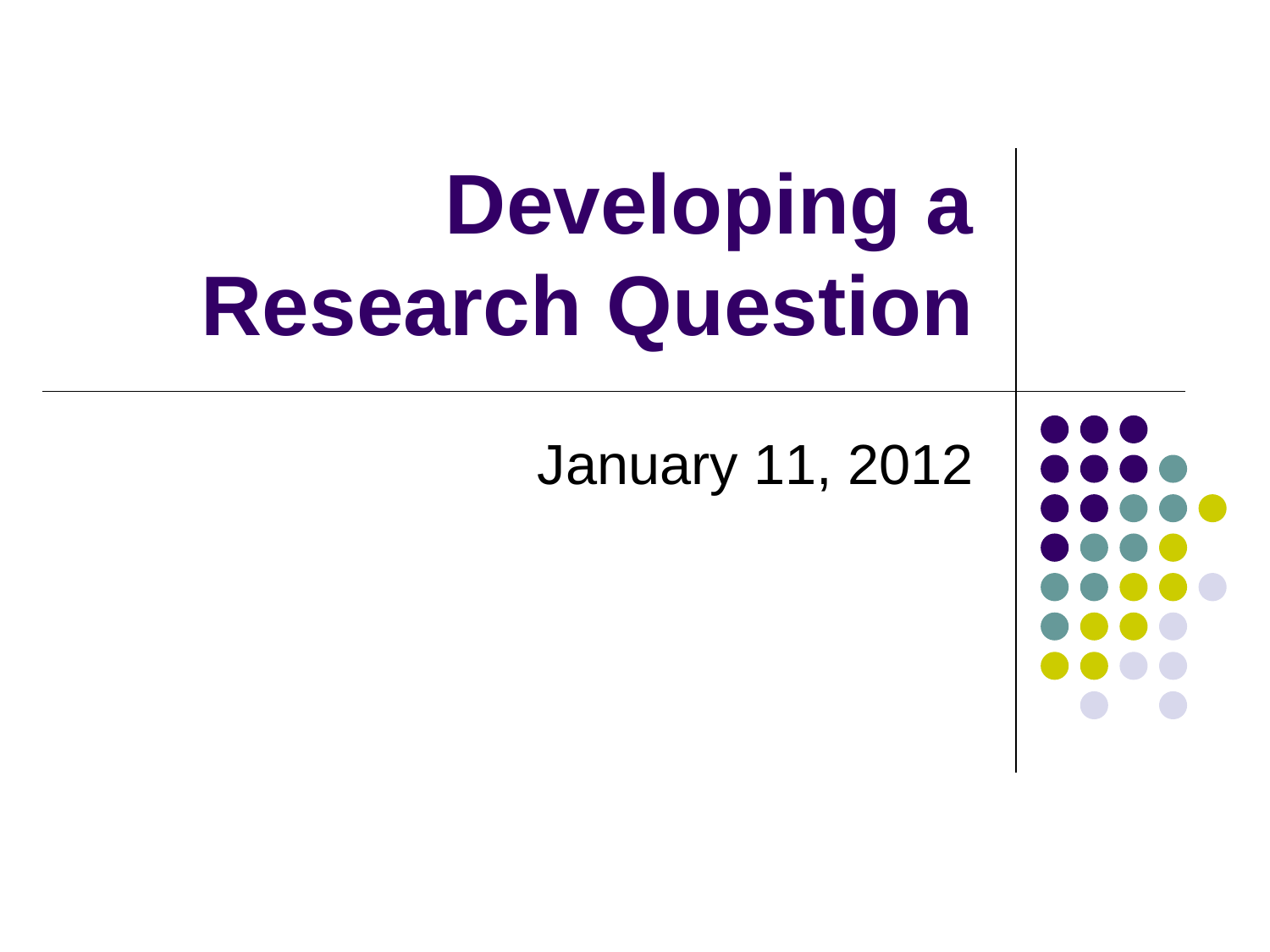### **Research Topic Vs. Question**



- The starting point
- Focused on concepts or ideas
	- HIV & Housing
- Broad
- Neutral ideas
- Sometimes called 'research problem'
- Something that can be answered and/or measured
- Give us an initial sense of the nature of relationship between concepts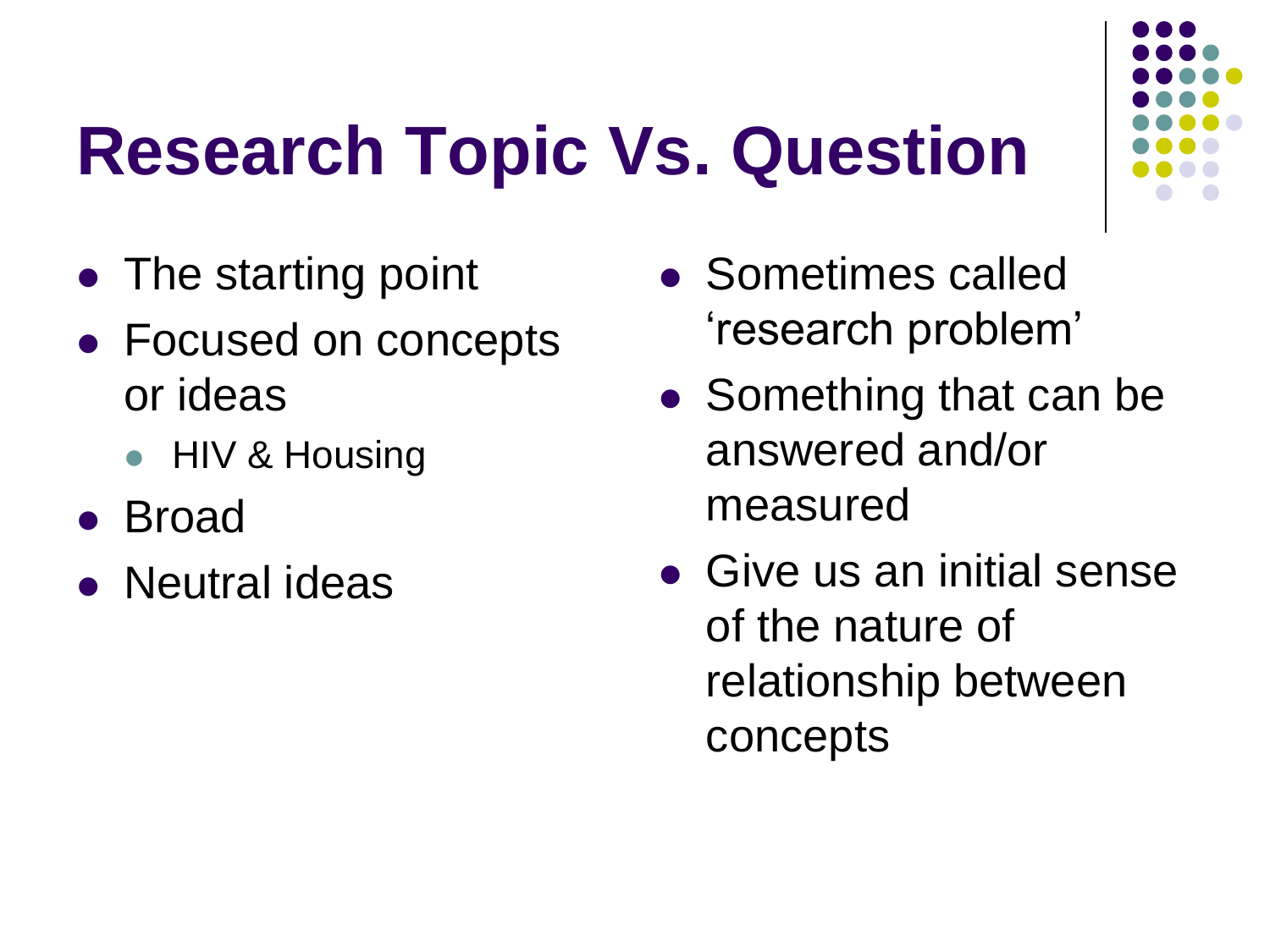#### **Characteristics of Good Research Questions**



- Specific and defined parameters: population, location, time-frame, etc
- Operationalizable
- Broad enough to warrant study, narrow enough to be feasible
- The 'so-what' test
- Is it ethically sound?
- Will it lead to good sub-questions?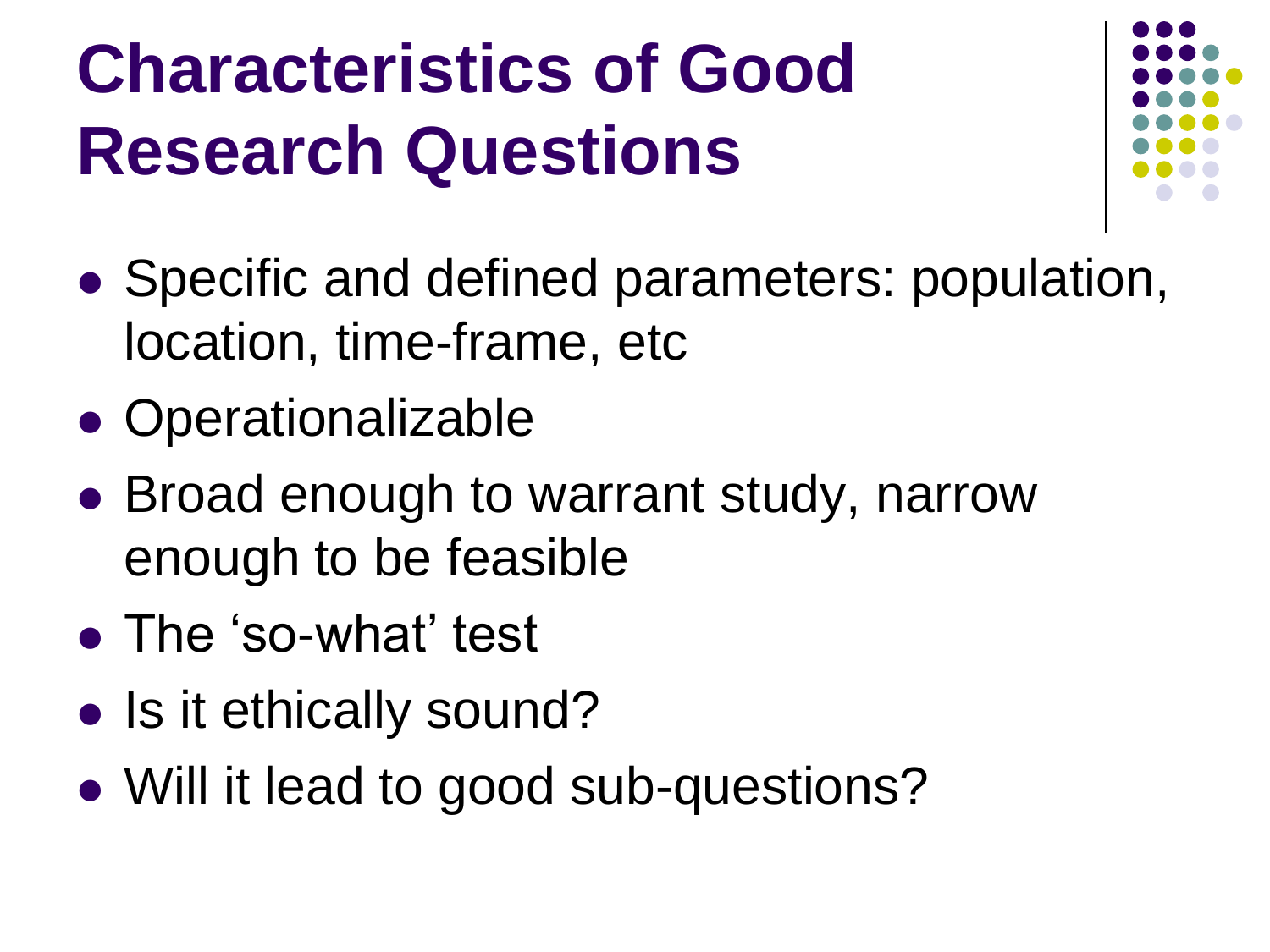### **Good Research Questions Are Not…**



- Questions that we already know the answer to and simply want to prove it to others
- Questions that can be answered with a simple yes or no, or with a single data point
- Ones that can be answered simply by reviewing the literature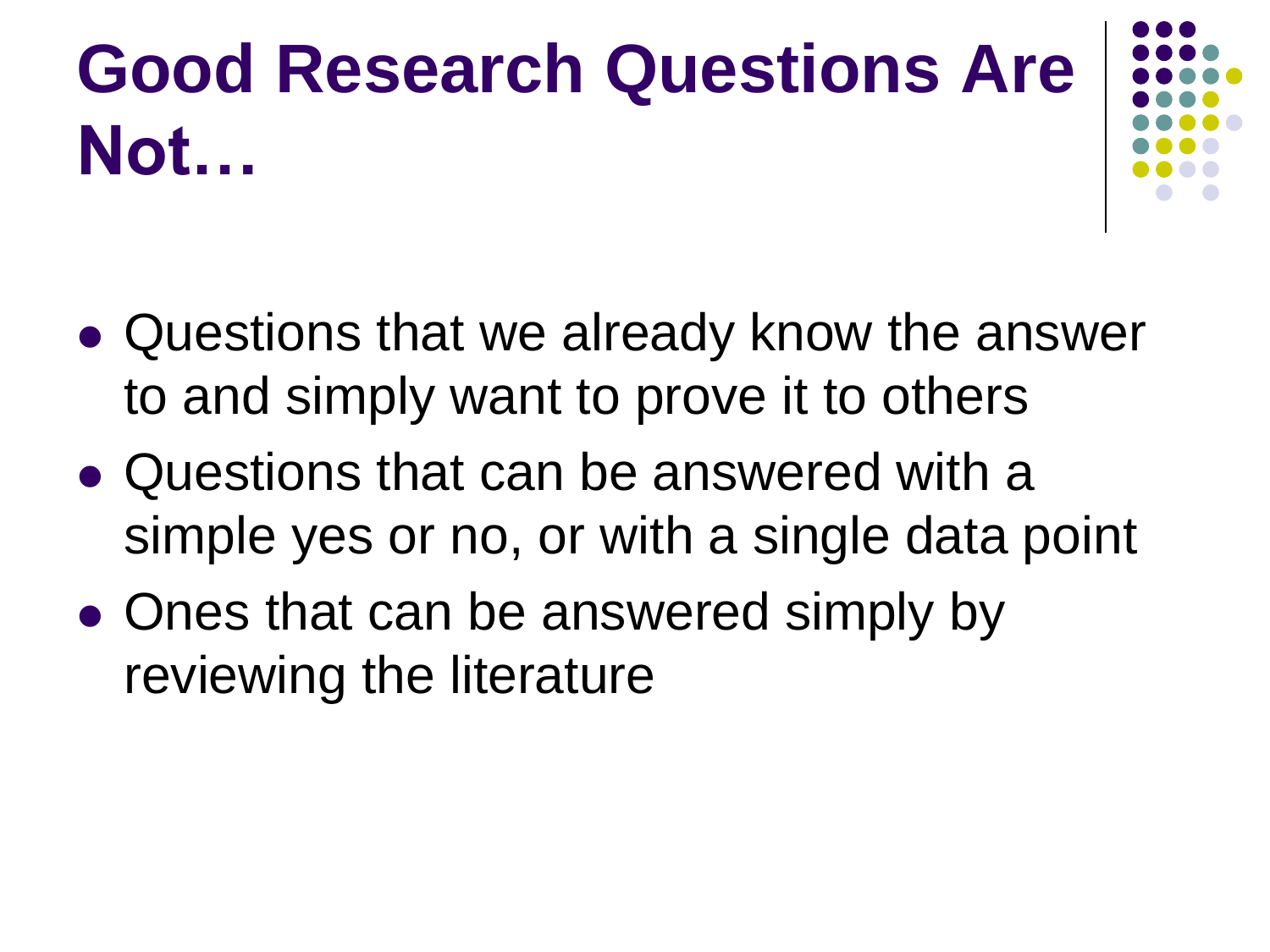

## **Types of Research Questions**

- Exploratory
- Descriptive
- Explanatory
- \*Evaluation-based
- \*Questions aimed at designing a new measurement instrument
- \*Theoretical
- \*Experimental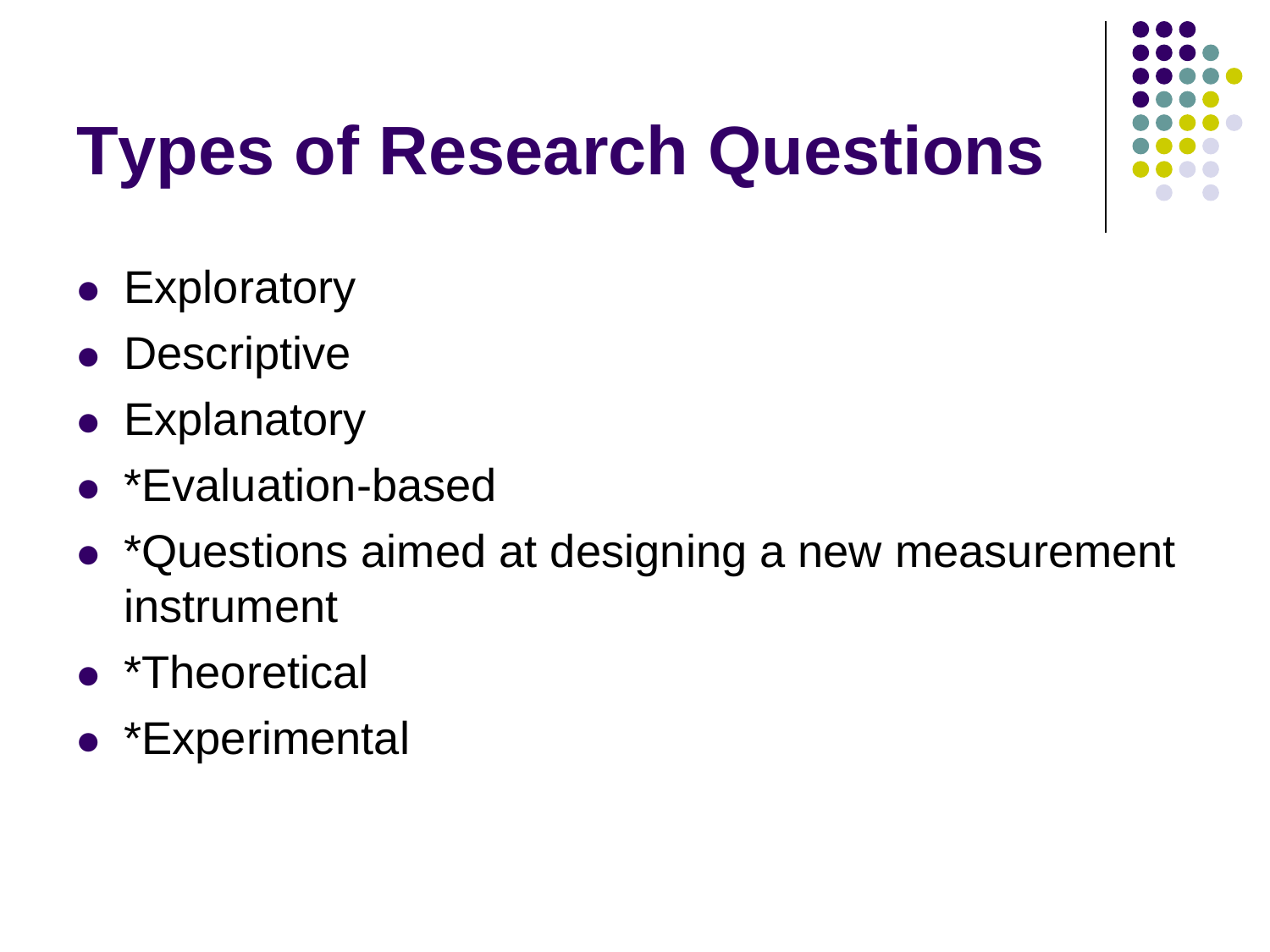### **Exploratory Research Questions**



- To investigate something that is not well understood
- E.g., how do high-school aged positive youth in Prince George experience the public school system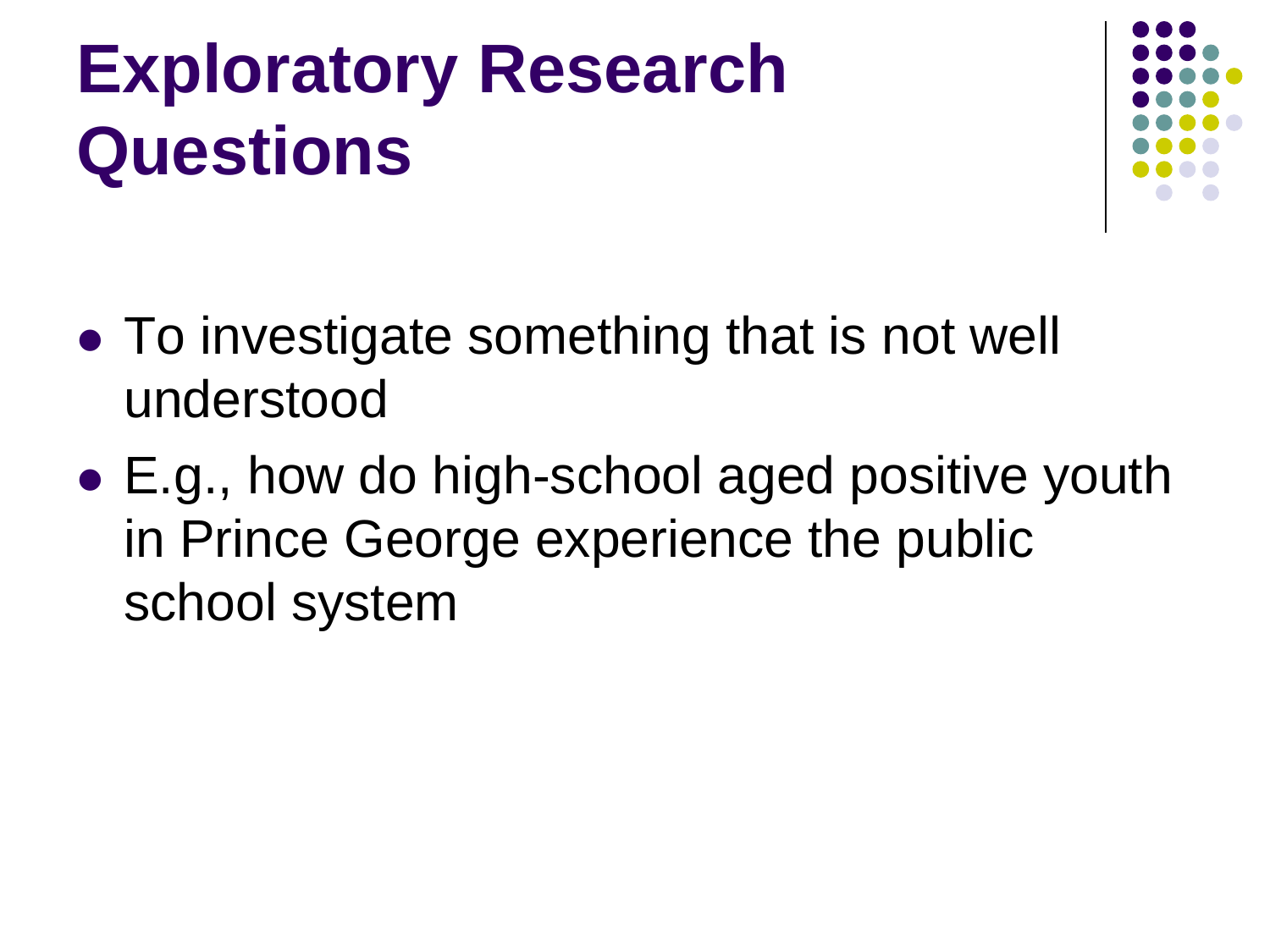#### **Descriptive Research Questions**



- To describe a problem, population or phenomena
- E.g., what forms of discrimination do positive youth attending Prince George high schools face? Or, what are the socio-demographic characteristics of positive youth attending Prince George high schools?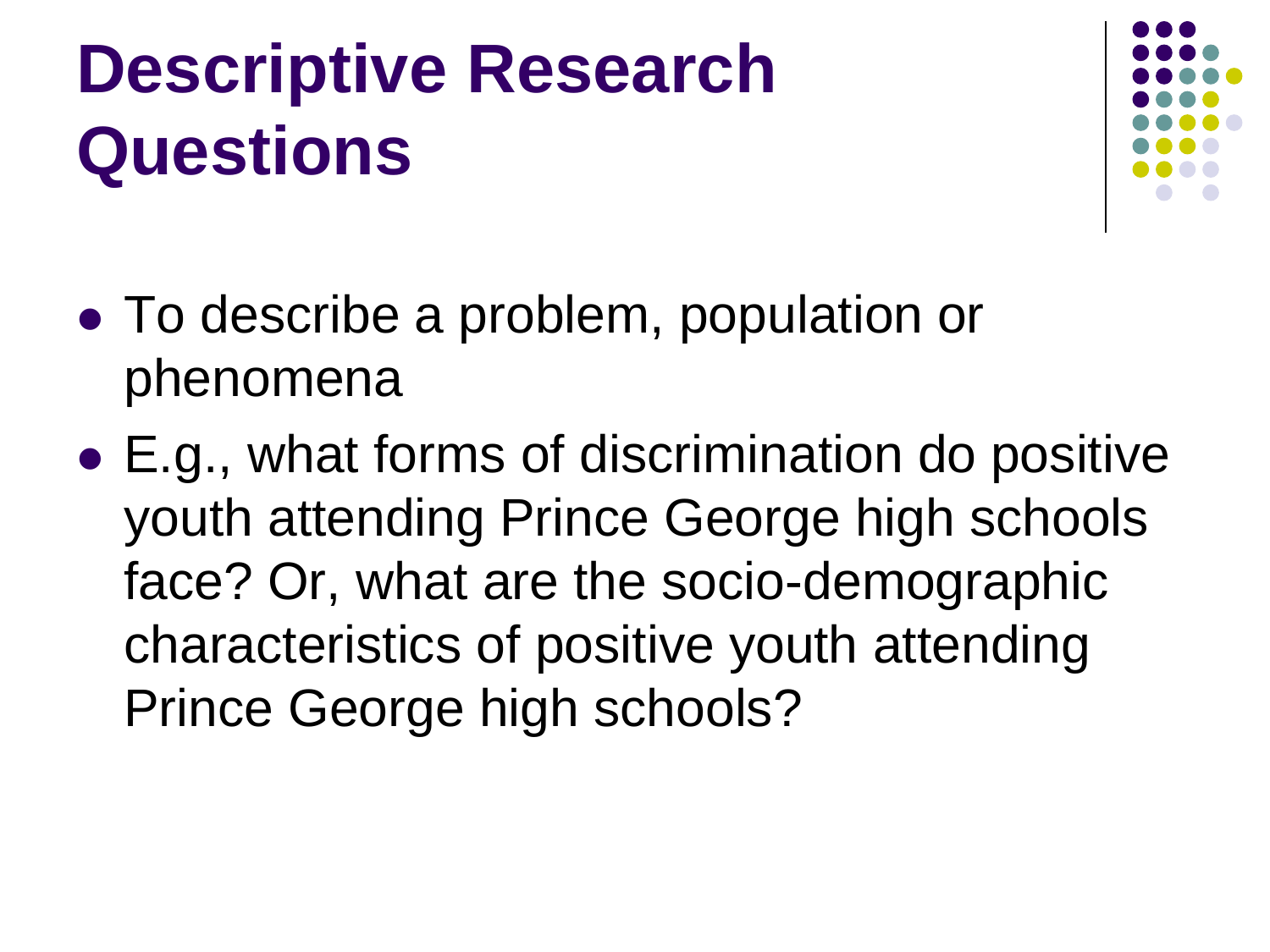### **Explanatory Research Questions**



- To explain patterns related to a given phenomenon or issue
- E.g., why do positive youth attending public high schools in Prince George face higher levels of discrimination and bullying than positive youth attending private schools in the same city?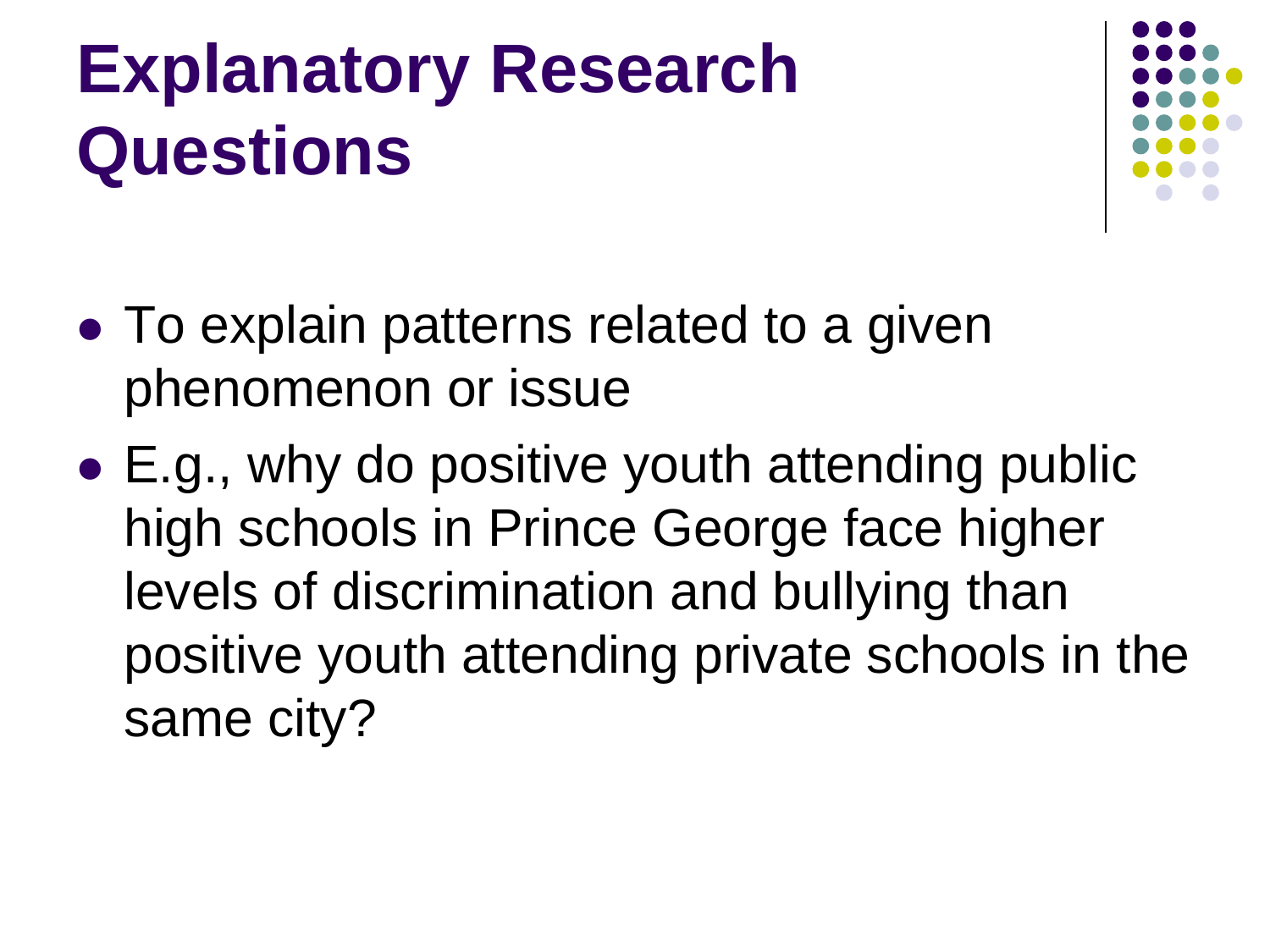#### **A Few More Points to Consider**

- 
- Research questions lead to logical subquestions
- Methodology will influence your research question (and vice versa)
- Don't over-define your research question
- Be careful with moral statements and value judgments
- Coming up with a good research question is a deliberative process!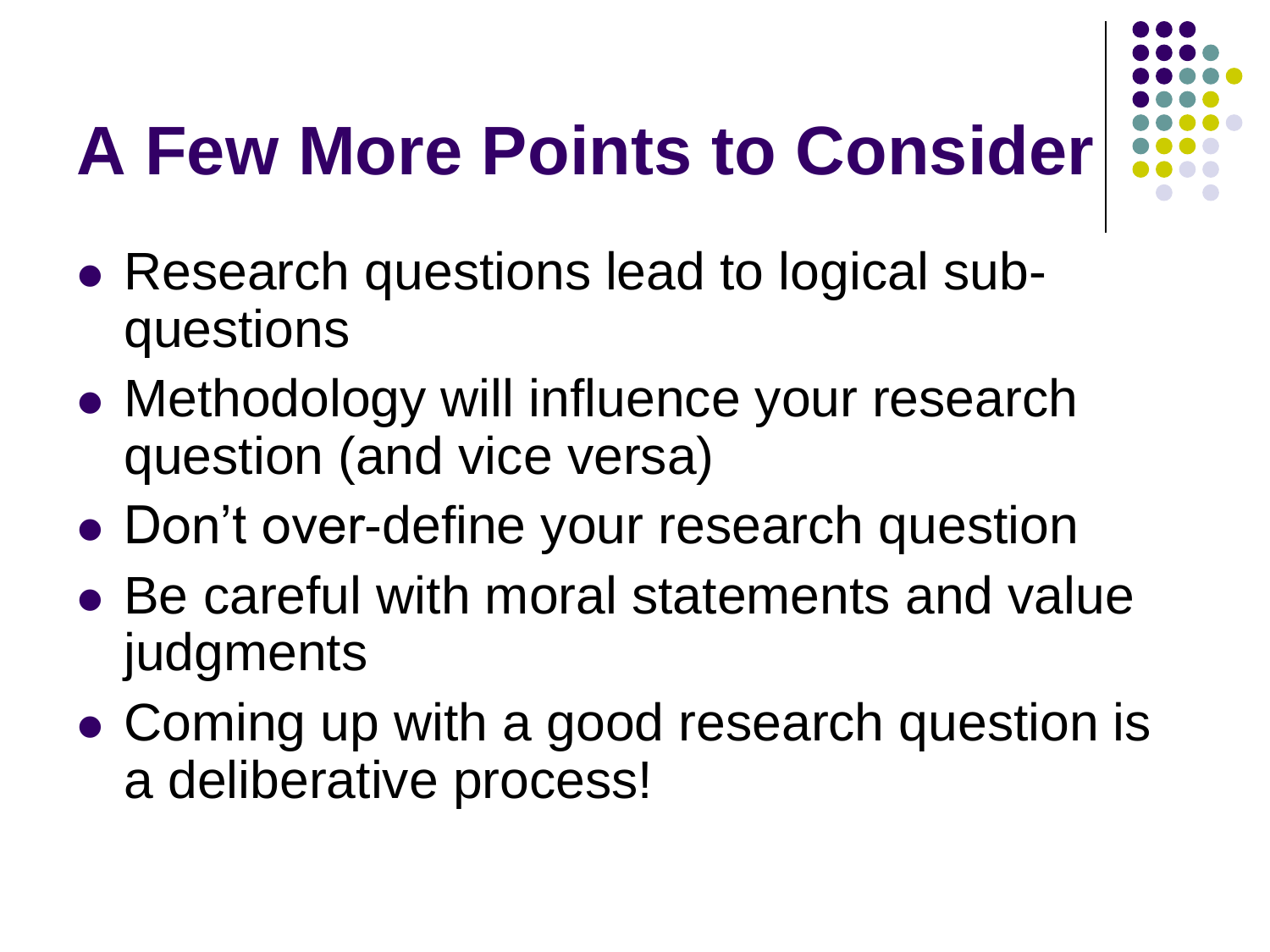

# **What Can ASOs bring to the development of a research question?**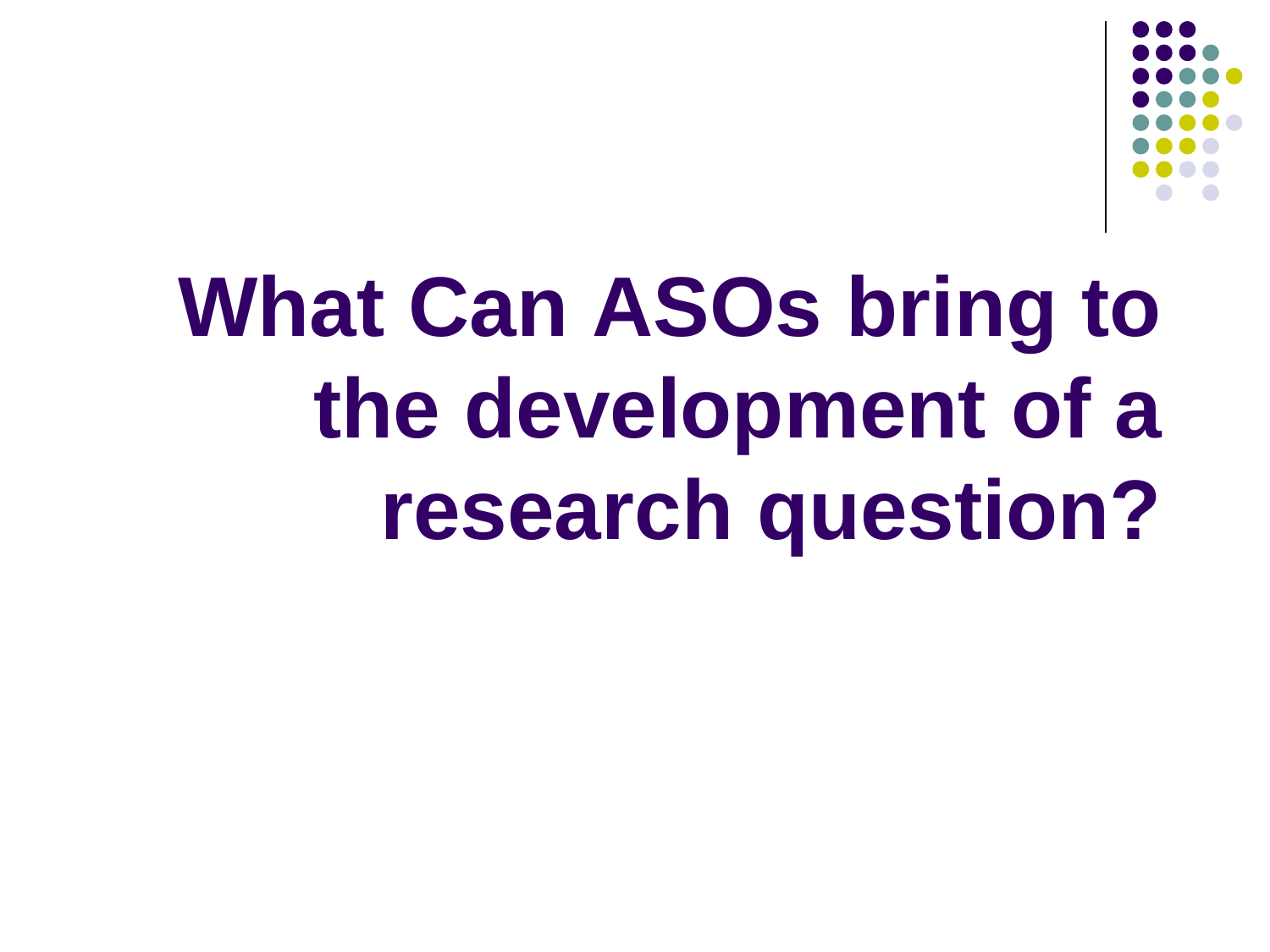



- Understanding WHY your organization is interested in participating in research
- Such as:
	- To learn where to target prevention programs
	- Build a case in funding proposals
	- Evaluate change or impact of a situation or program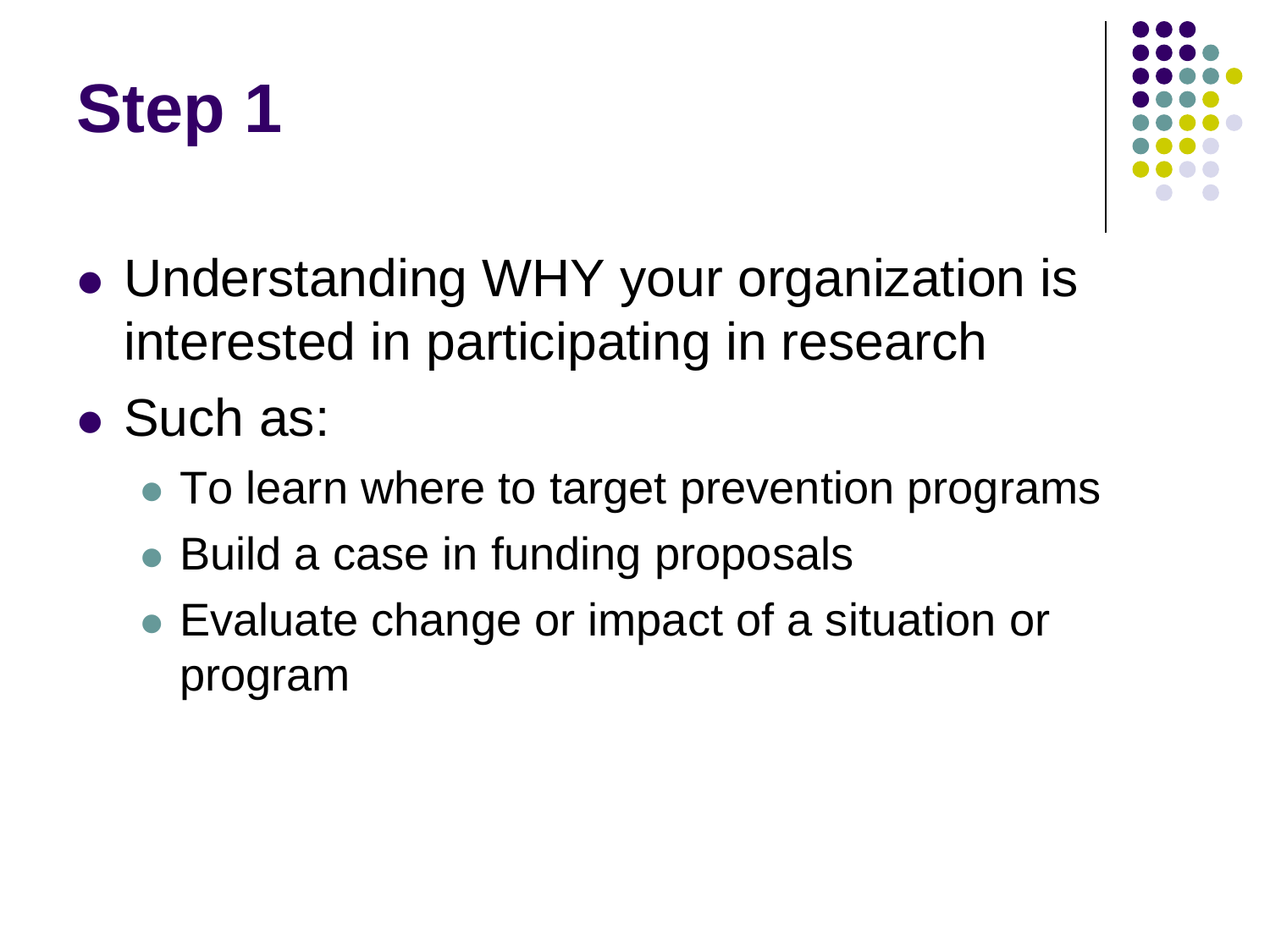### **Three pieces to bring to the table**



- 1. What do we know about this research area from our work or experience? What knowledge can we bring from the grassroots?
- 2. What don't we know? What do we need to know? How did you come to realize what information was needed?
- 3. Why do you want to know this? What is the ultimate application or use of the research?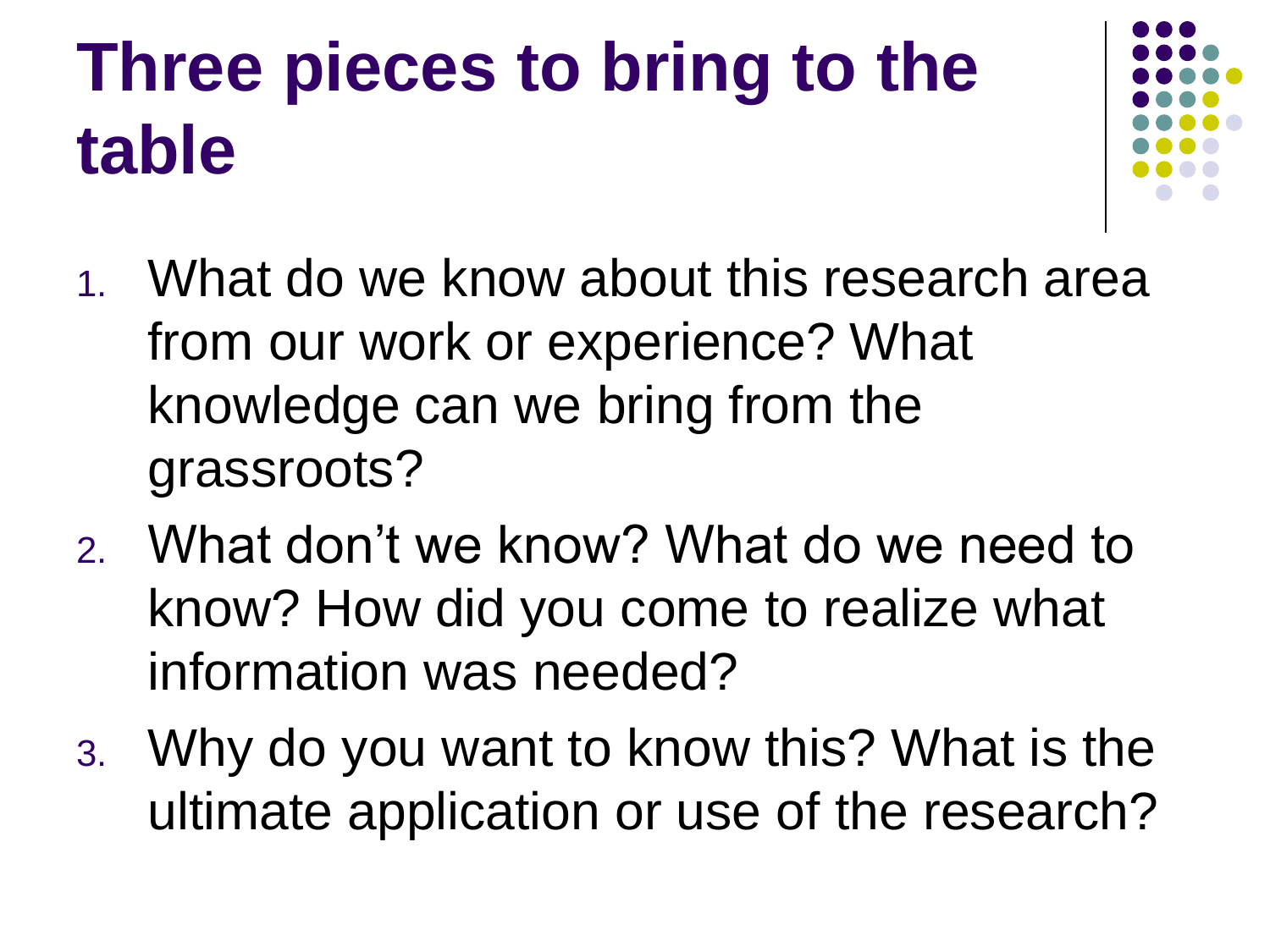#### **One additional point...**



 Be realistic! It's important to consider whether the research team will be able to access and or collect the information needed to answer the question!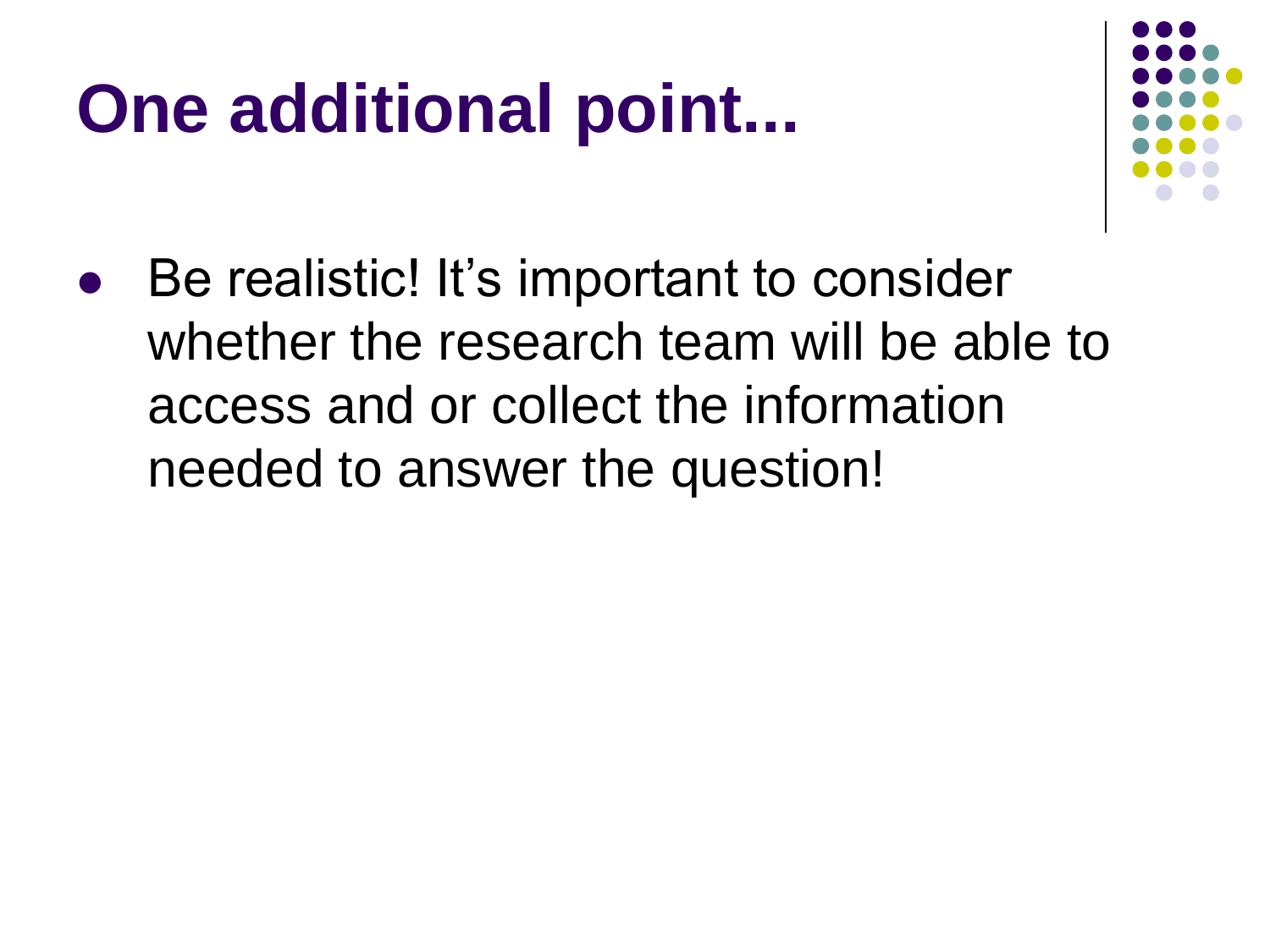#### **Workshop Time!**



# DISCLOSURE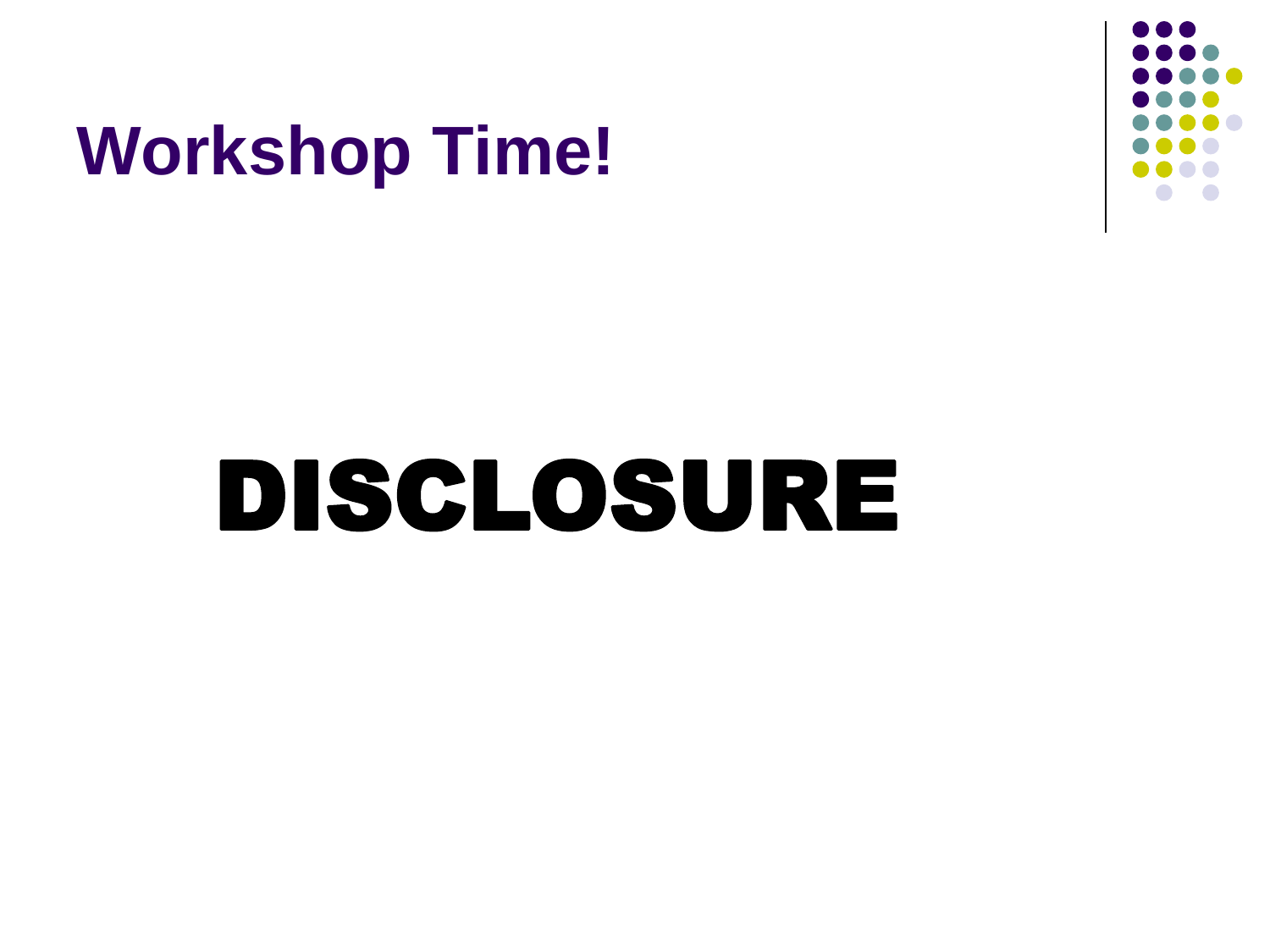#### **Question #1**



### What are some sub-topics that interest you?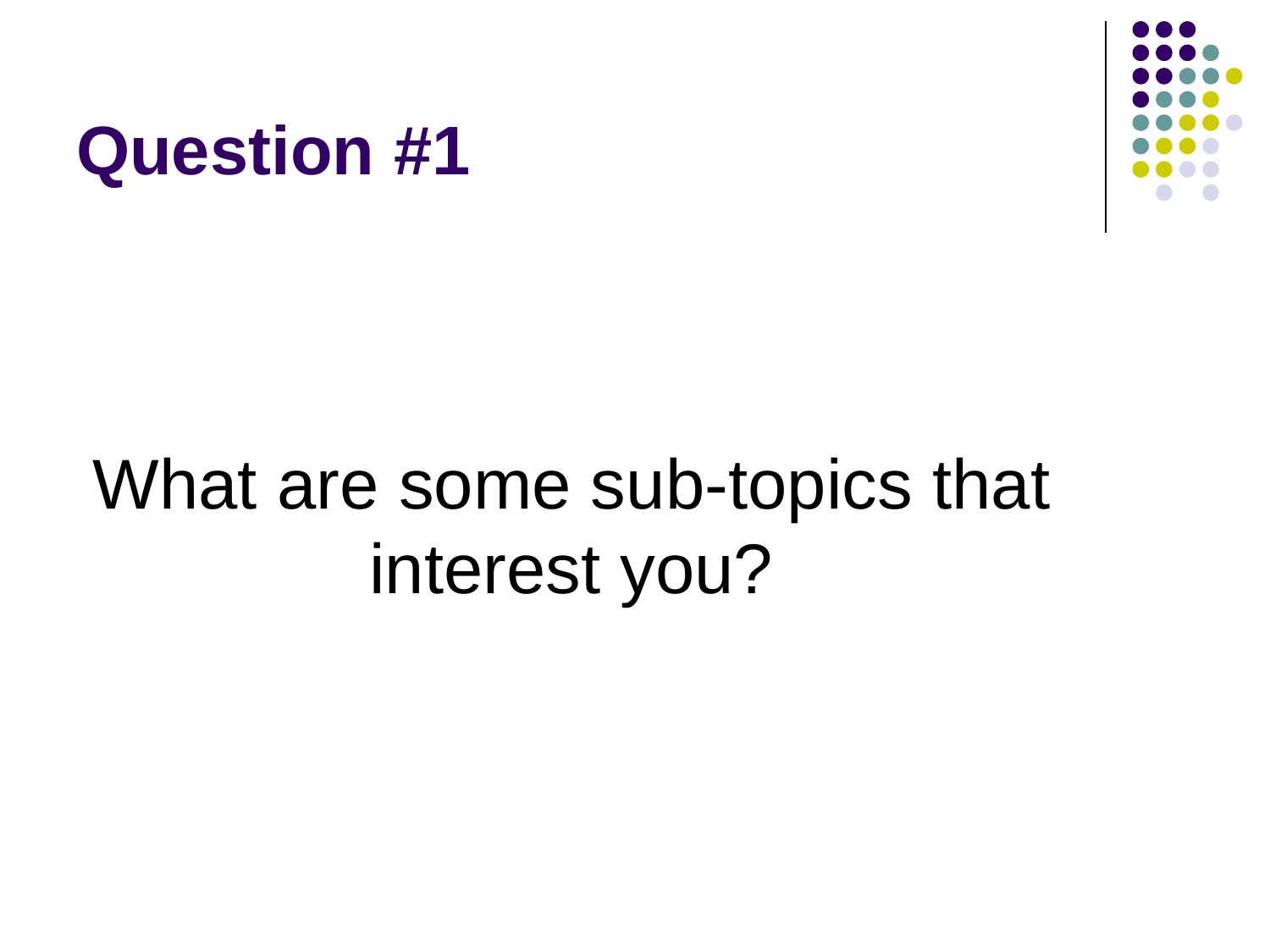



#### Where did your ideas come from?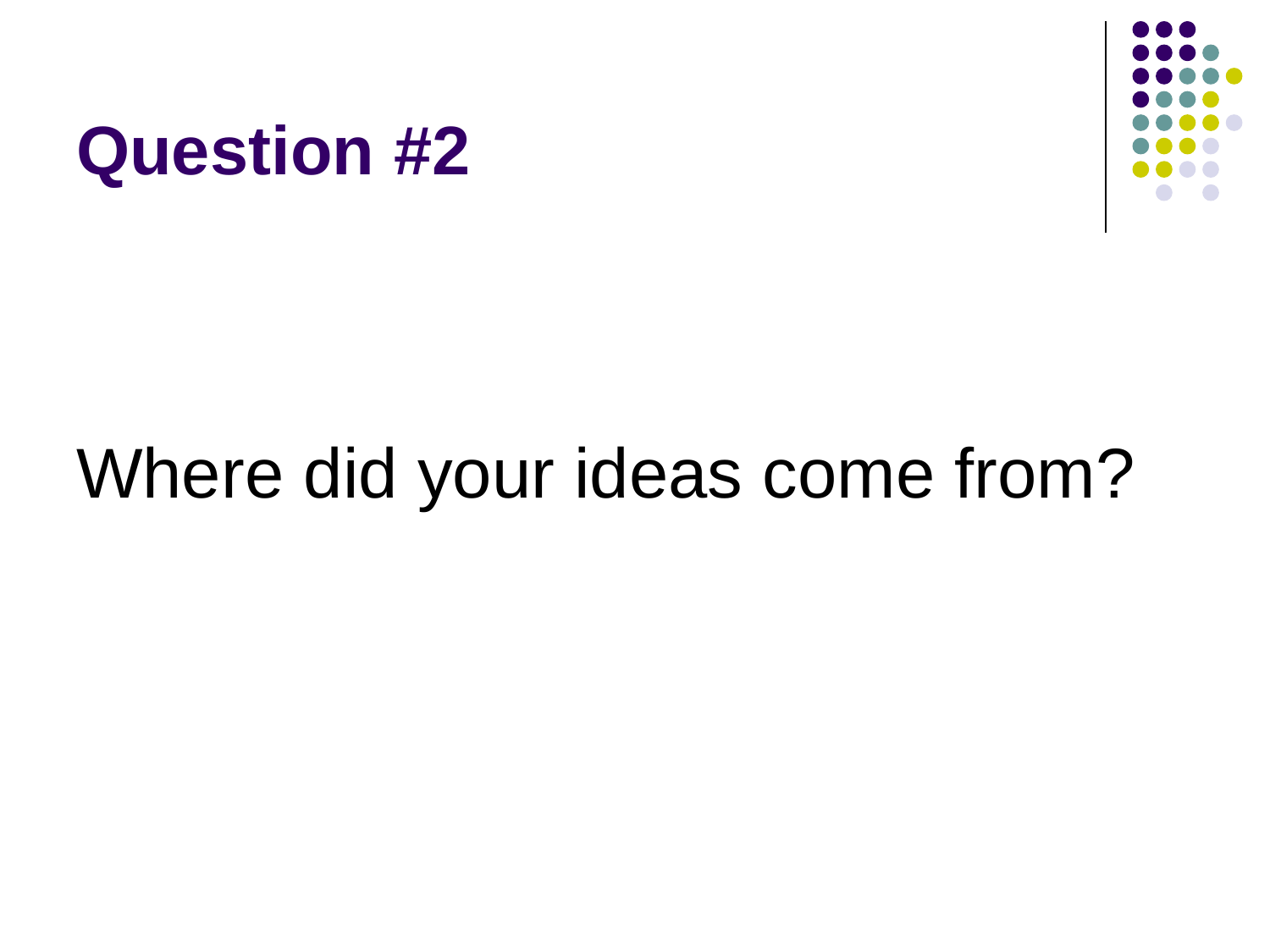#### **Sample Research Questions**



- "What can narratives of gay men in San Francisco tell us about disclosure practices and the calculation of risks and attitudes about HIV sero-conversion?"
- "What are the roles, barriers and outcomes of HIV sero-status disclosure among women in developing countries?"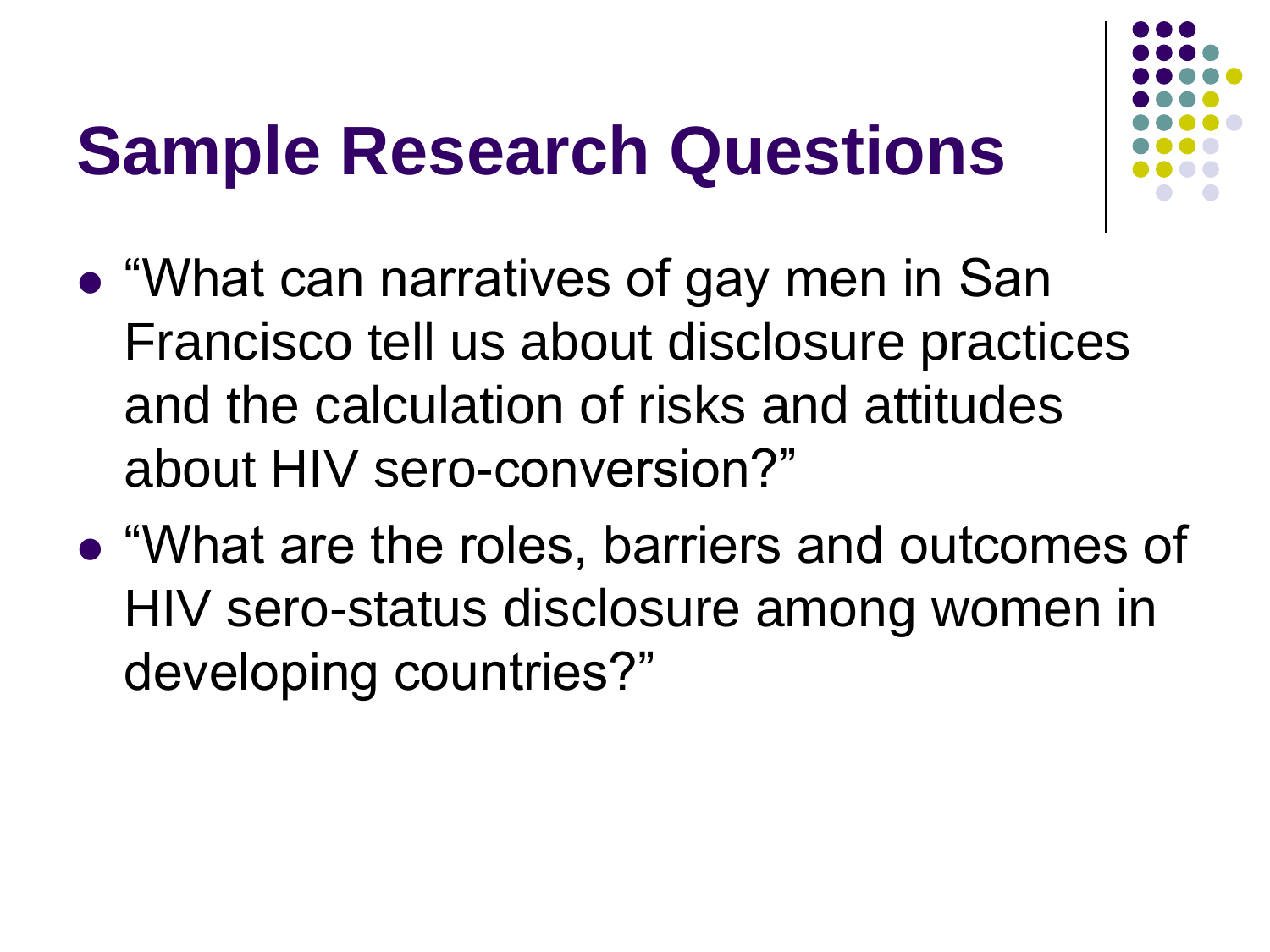#### **Sheon & Crosby (2004) 'Ambivalent tales of HIV disclosure in San Francisco'**



- How did the shift from community-centred norms to emphasis on individual risk calculus & decisionmaking influence these narratives?'
- 'How do these men experience specific incidents of unsafe sex?'
- 'Why do some men continue to practice unsafe sex after disclosing their status to serodiscordent partners?'
- "How have new treatments impacted gay men's risk calculus and HIV testing practices?'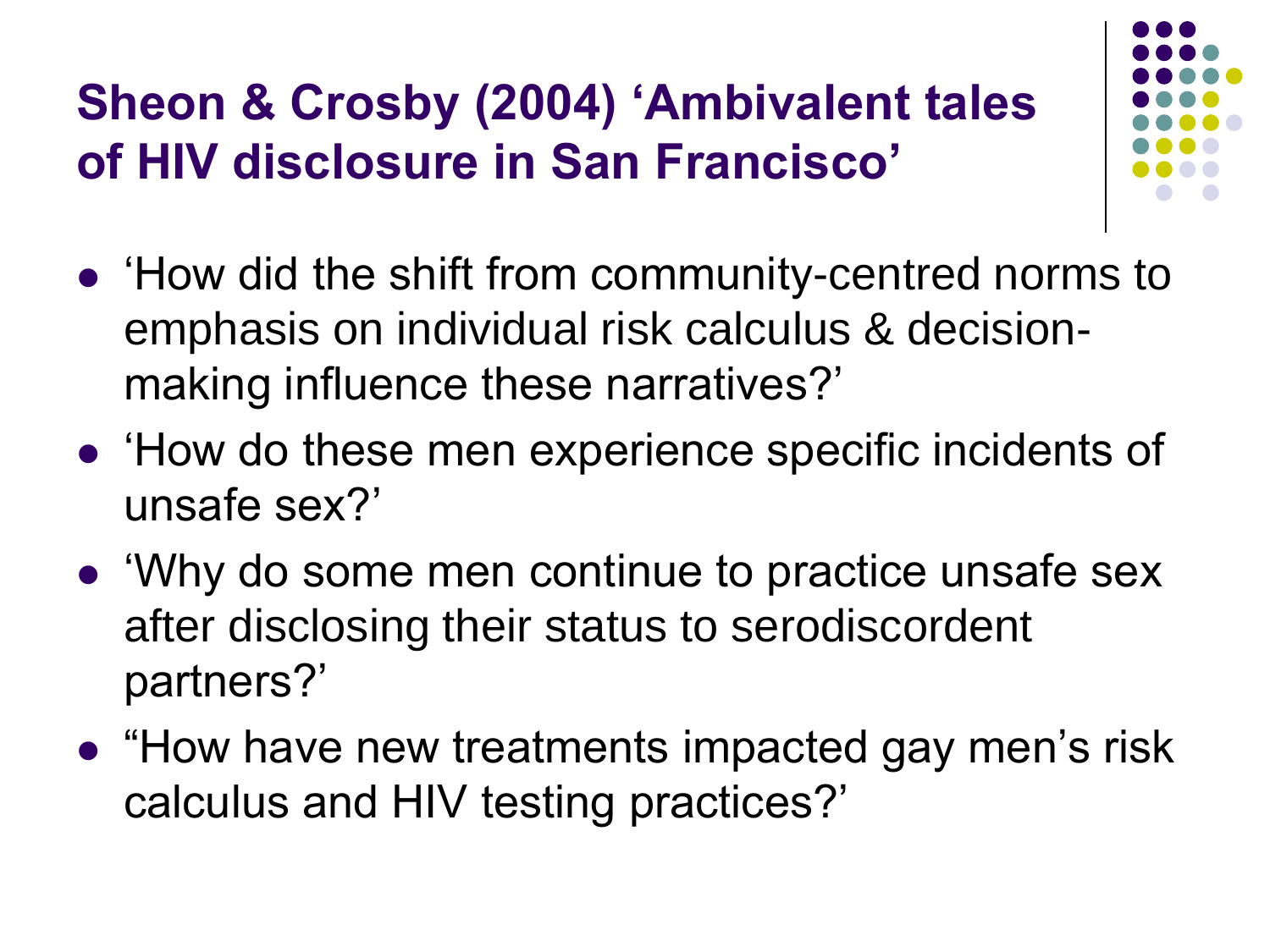**Medley et al (2004) 'Rates, barriers and outcomes of HIV serostatus disclosure among women in developing countries'**

- What are the rates of disclosure?
- What are the barriers to disclosure?
- What are the outcomes of disclosure and how do they compare to the barriers?
- What are the impacts disclosure on prevention of mother-to-child-transmission?
- What is the impact of disclosure on intimate partner violence?
- What is the impact of disclosure on mental health and social support?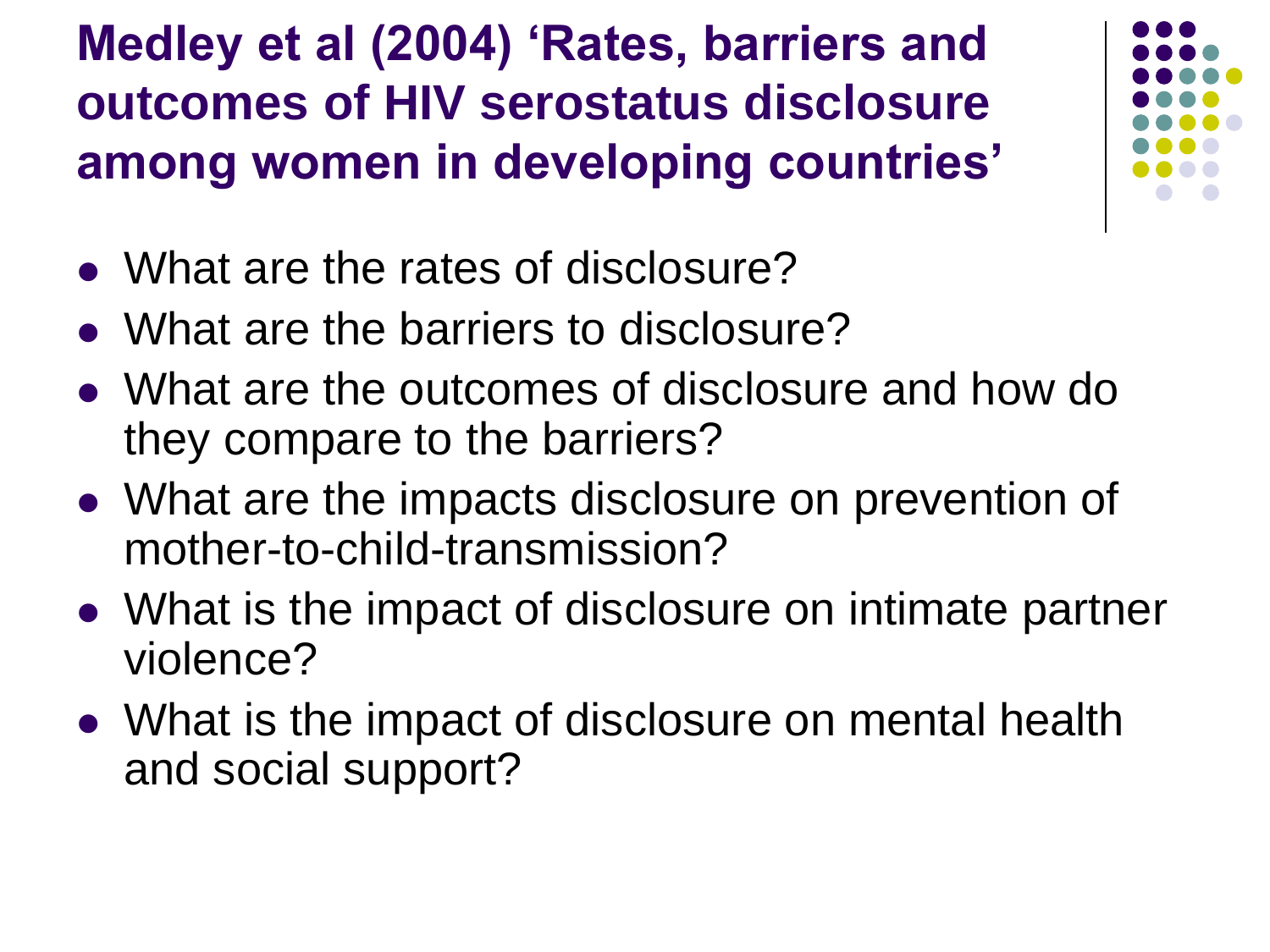#### **Question # 3**



It's your turn to come up with a good research question under the topic of disclosure.

- Bonus points for sub-questions!